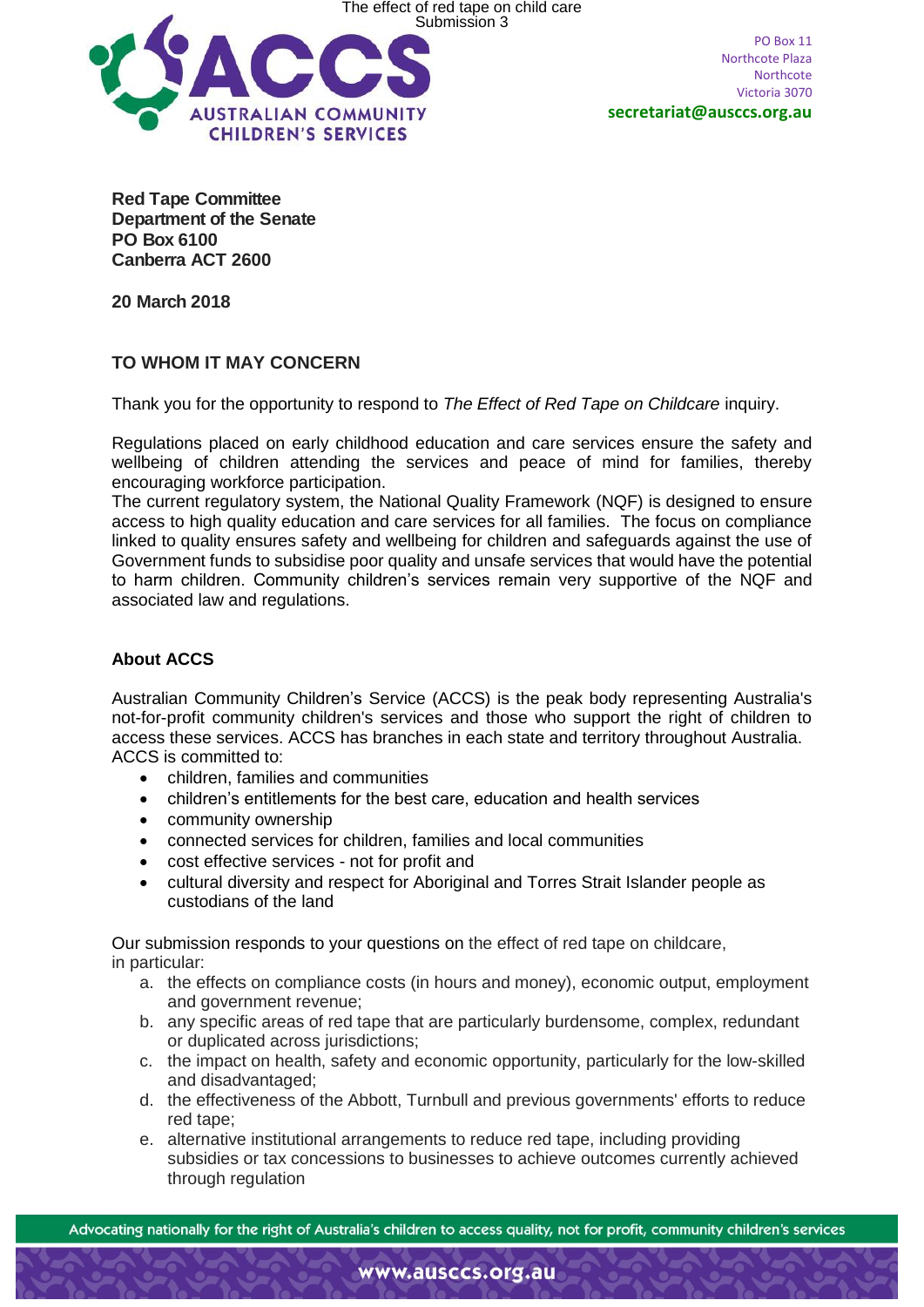a. the effects on compliance costs (in hours and money), economic output, employment and government revenue;

### **Economic Output**

-

Investment in high quality early childhood education and care has economic benefits over a life cycle and the purpose and focus of the regulatory framework in education and care is to "to improve educational and developmental outcomes for children attending services provided under the National Law."<sup>1</sup> These compliance measures are supported by all national, state and territory governments, under the *National Partnership Agreement on the National Quality Agenda for Early Childhood Education and Care*. The compliance measures are essential to ensuring that the all the benefits of high quality early childhood education and care, including long-term social, cultural and economic outputs<sup>2</sup> are fully realised.

The benefits of early childhood education and care services being regulated for quality are experienced across a lifecycle and are not limited to the point of transaction. PwC conducted whole of lifecycle modelling to ascertain the long-term GDP impacts of the provision of quality education and care. The modelling demonstrated that the benefits to GDP in terms of increased female workforce participation was equivalent to \$6.0 billion, the benefits for children receiving a quality education and care program could be up to \$10.3 billion and the benefits of increased participation of children in vulnerable circumstances was \$13.3 billion<sup>3</sup>. This year, the report *Lifting our Game*, highlighted that "investment in early childhood education provides a strong return, with a variety of studies indicating benefits of 2-4 times the costs. Significant fiscal benefits flow to both the Commonwealth and state and territory governments"<sup>4</sup> .

ACCS research, the longitudinal study *Trends in Community Children's Services Survey* (conducted in 2012a, 2012b, 2014, 2017)<sup>5</sup>, shows that over time respondents' perceptions relating to insufficient paid time to complete tasks has decreased from 60 % in 2012 to 33% in 2017; and the increased paperwork to meet legal obligations and government regulations has decreased from 70% in 2012 to 32% in 2017. Familiarity with and streamlining of the NQS seems to have positively impacted on use of time.

Any costs whether hours or monetary linked to compliance with high quality outcomes are ultimately an investment in the quality of a service in the short term and investment in increased economic and social output in the longer term.

<sup>1</sup> *National Partnership on the National Quality Agenda for Early Childhood Education and Care -2015– 16 to 2017–18*, p.2

<sup>3</sup> PwC (2014) *Putting a value on Early Childhood Education and Care in Australia*; <https://www.pwc.com.au/pdf/putting-value-on-ecec.pdf>

<sup>4</sup> Pascoe, S. and Brennan, D. (2017) *Lifting our Game*; [https://education.nsw.gov.au/early-childhood](https://education.nsw.gov.au/early-childhood-education/whats-happening-in-the-early-childhood-education-sector/lifting-our-game-report/Lifting-Our-Game-Final-Report.pdf)[education/whats-happening-in-the-early-childhood-education-sector/lifting-our-game-report/Lifting-](https://education.nsw.gov.au/early-childhood-education/whats-happening-in-the-early-childhood-education-sector/lifting-our-game-report/Lifting-Our-Game-Final-Report.pdf)[Our-Game-Final-Report.pdf](https://education.nsw.gov.au/early-childhood-education/whats-happening-in-the-early-childhood-education-sector/lifting-our-game-report/Lifting-Our-Game-Final-Report.pdf)

<sup>5</sup> ACCS *Trends In Community Children's Services* [http://ausccs.org.au/?page\\_id=93](http://ausccs.org.au/?page_id=93)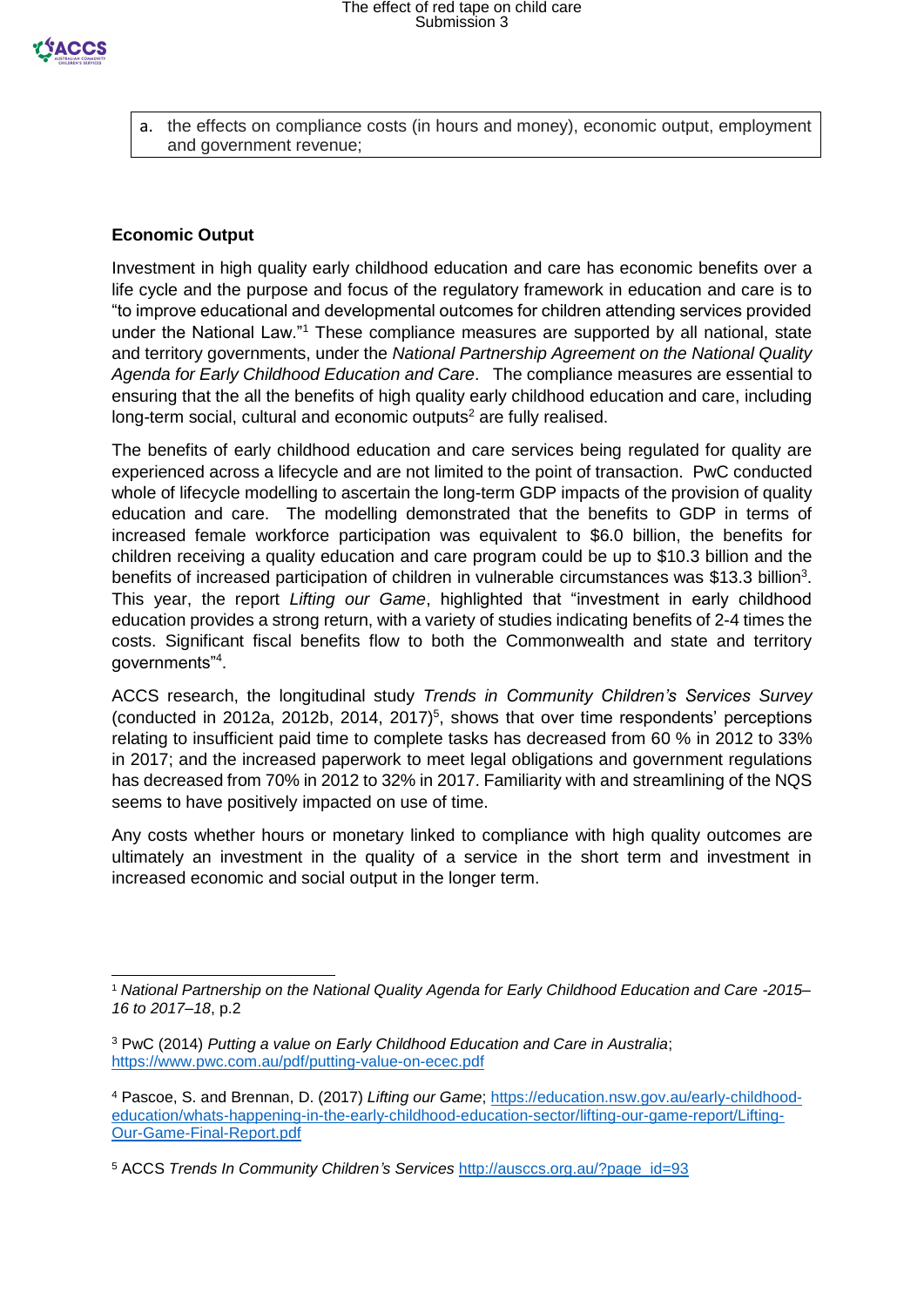

## **Employment**

The *Trends in Community Children's Services Survey* demonstrates:

- that the introduction of the NQF has had limited impact on the number of job vacancies in services, with the number of respondents who had held a recruitment process in the last six months being stable since the second wave at the end of 2012 (just after the introduction of the NQF) 6
- that those employed are more highly qualified than in the past<sup>7</sup>
- that only 2% of survey participants indicated that the burden on staff to meet regulations was a factor that made it difficult to recruit<sup>8</sup>

Australian Government data indicates that compliance costs are not impacting on employment opportunities. The Department of Jobs and Small Business projections predict strong growth in the number of jobs for educators (child carers in ABS data) over the next five years<sup>9</sup>. More broadly, educational services, and health care and social assistance are less likely to be impacted by technological advancements when compared with other industries.

The *Trends in Community Children's Services Survey* shows that employees in 2017 working in not-for-profit early childhood education and care services are more highly qualified than in 2012, and have wages and working conditions that are above minimum requirements. This has resulted in longer tenure for employees, with the 2017 survey data showing that just over half of the respondents employed educators who had worked at that service for six or more years<sup>10</sup>.

b. any specific areas of red tape that are particularly burdensome, complex, redundant or duplicated across jurisdictions;

#### **Particularly burdensome**

The introduction of the NQF was celebrated as a long awaited quality and administrative reform for the early childhood education and care sector. Many in the sector had lobbied for years for an end to the dual systems of state/territory based regulation and national quality assurance administered by different jurisdictions. The introduction of a single uniform regulation and ratings and assessment system governed by the same legislation and administered by one Regulatory Authority in each state/territory has streamlined administrative processes and compliance requirements significantly for many services.

The most recent Australian Children's Education and Care Quality Authority (ACECQA) performance report states, "Overall support for the NQF amongst providers of education and care services has been consistently above 95% since 2013<sup>11</sup>." As stated above the 2017

-

<sup>6</sup> Australian Community Children's Services (2018) *Trends in Community Children's Services* (unpublished).

<sup>7</sup> Ibid.

<sup>8</sup> Ibid.

<sup>9</sup> Australian Government Jobs Outlook website. Retrieved <http://joboutlook.gov.au/occupation.aspx?code=4211>

<sup>10</sup> Australian Community Children's Services (2018) *Trends in Community Children's Services Survey* (unpublished).

<sup>11</sup> Australian Children's Education and Care Quality Authority (2017) *National Partnership Annual Performance Report* retrieved [https://www.acecqa.gov.au/sites/default/files/2018-](https://www.acecqa.gov.au/sites/default/files/2018-02/NationalPartnershipAnnualPerformance.pdf) [02/NationalPartnershipAnnualPerformance.pdf](https://www.acecqa.gov.au/sites/default/files/2018-02/NationalPartnershipAnnualPerformance.pdf)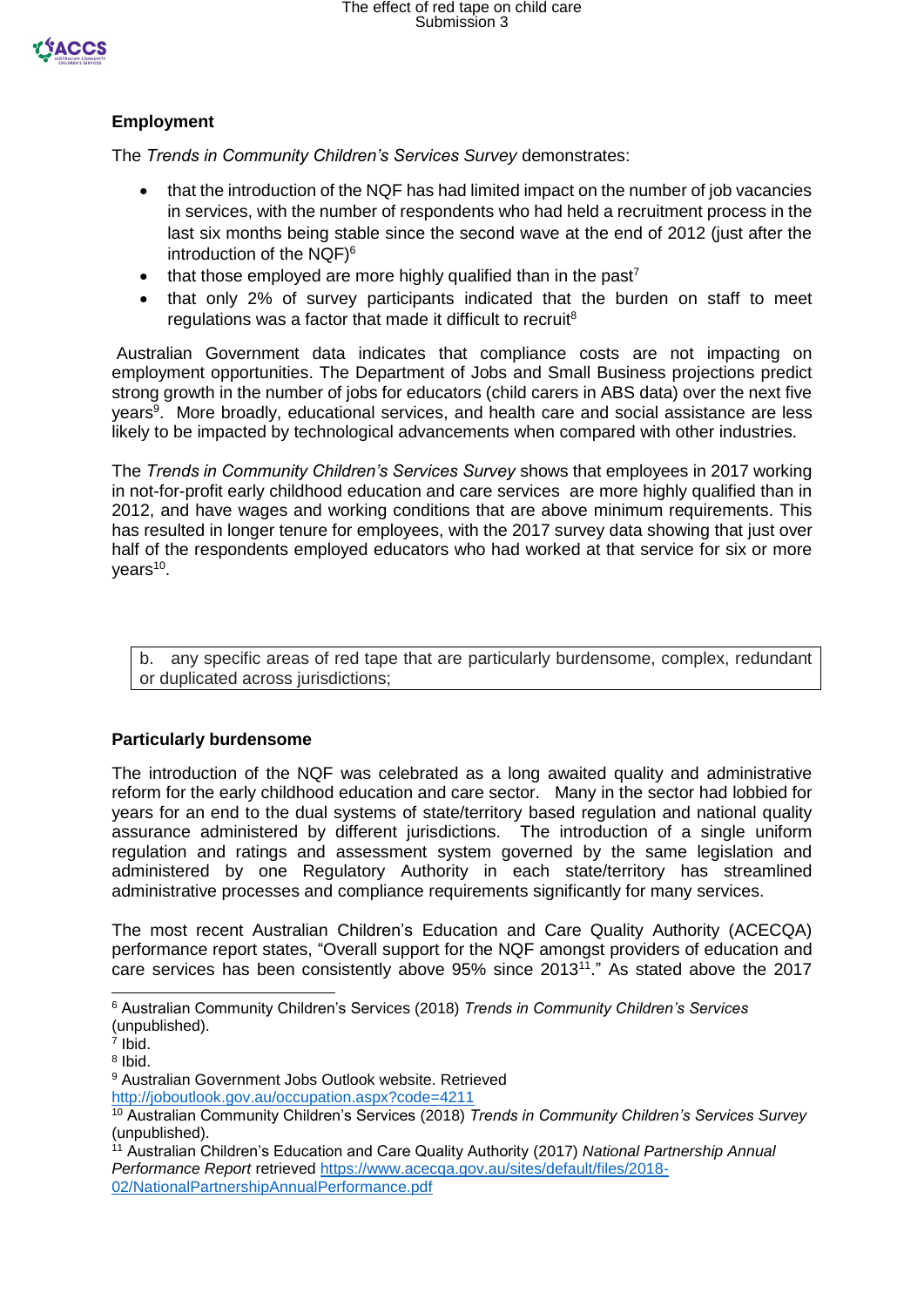

*Trends in Community Children's Services Survey* indicates that familiarity with the NQF and the streamlining of the National Quality Standard seems to have positively impacted on perception of burden, with respondents' perceptions relating to insufficient paid time to complete tasks decreasing from 60 % in 2012 to 33% in 2017; and the increased paperwork to meet legal obligations and government regulations decreasing from 70% in 2012 to 32% in 2017<sup>12</sup> .

Many early childhood education and care services are small businesses, both for-profit and not-for-profit, that have legal obligations under a wide range of legislation and across jurisdictions. An ongoing challenge for services is keeping up to date with the legal obligations that fall outside of the NQF.

#### **Complex**

 $\overline{a}$ 

The new Child Care Subsidy, commencing on 2 July this year was designed to be simpler that the current multi-payment system. While the Child Care Subsidy is a one payment system, the complexity and red tape built into the new stepped activity test, which links fortnightly parent hours of activity, averaged over a three month period to the number of subsidised hours of early childhood education and care a child is able to access is an unnecessary burden on families and services.

For services, managing enrolment lists will be more complex, especially when family circumstances change unpredictably or for parents who are employed in casual or seasonal work. For families in financially precarious situations, managing the reporting requirements and maintaining continuity of access to early childhood education and care services for children will potentially add to an already stressful situation.

c. the impact on health, safety and economic opportunity, particularly for the low-skilled and disadvantaged;

The NQF provides a nationally consistent quality assurance framework for all approved education and care services throughout Australia. As a national agreement it supports equity of provision over time across the federation for all children and families. For families, this is critical. This means that regardless of which children's service a family may use in any geographic location throughout Australia they can expect and understand that all children are entitled to participate in early childhood education and care services that operate with nationally consistent staffing, qualifications requirements and quality standards.

Research shows that all children benefit from participating in good quality early childhood education and care services. International best practice shows that child and family outcomes improve for children experiencing vulnerability or who are at risk with regular participation in good quality early childhood education and care programs, with greater benefits generally arising from larger 'doses' of participation. Research suggests that two full days per week is a minimum. Recent Australian research clearly demonstrates that children who are experiencing disadvantage benefit the most and that early childhood education and care in participation should be for at least two years duration to have a positive impact on life courses of these children<sup>13</sup>.

<sup>12</sup> Australian Community Children's Services (2018) *Trends in Community Children's Services Survey* (unpublished).

<sup>13</sup> Wise et al (2015) *The Efficacy of Early Childhood Interventions*, AIFS Melbourne; Mathers et al (2014) *Sound Foundations, a Review of the Research Evidence on Quality Early Childhood Education and Care for Children Under Three*, University of Oxford UK.